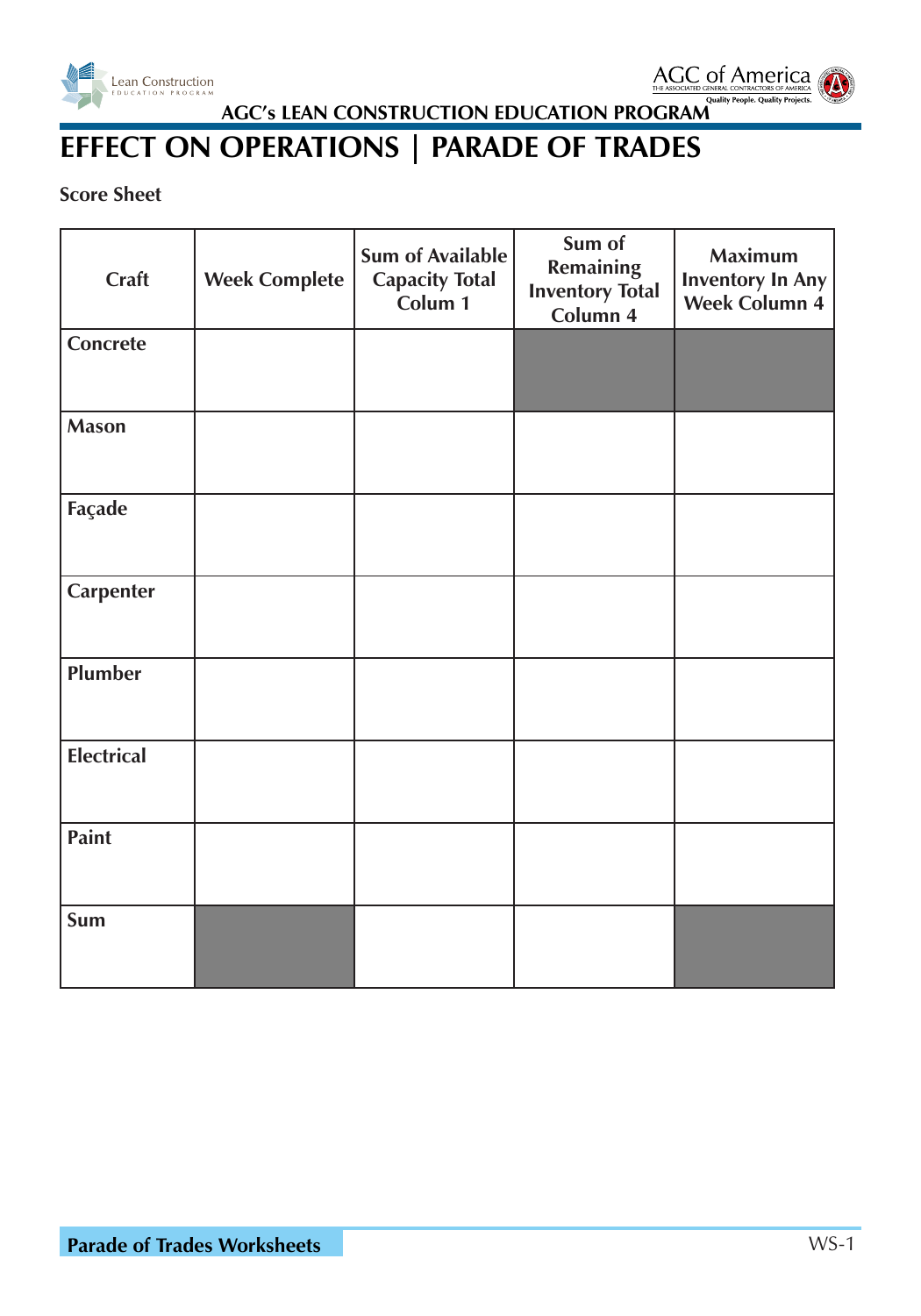



# **PARADE OF TRADES SIMULATION WORKSHEET: CONCRETE**

| Week                    | Capacity (Number on the Die) | <b>Work Executed</b> | Inventory |
|-------------------------|------------------------------|----------------------|-----------|
| $\mathbf{1}$            |                              |                      |           |
| $\overline{2}$          |                              |                      |           |
| $\overline{\mathbf{3}}$ |                              |                      |           |
| $\overline{\mathbf{4}}$ |                              |                      |           |
| 5                       |                              |                      |           |
| $\boldsymbol{6}$        |                              |                      |           |
| $\overline{7}$          |                              |                      |           |
| ${\bf 8}$               |                              |                      |           |
| 9                       |                              |                      |           |
| 10                      |                              |                      |           |
| 11                      |                              |                      |           |
| 12                      |                              |                      |           |
| 13                      |                              |                      |           |
| 14                      |                              |                      |           |
| 15                      |                              |                      |           |
| 16                      |                              |                      |           |
| 17                      |                              |                      |           |
| 18                      |                              |                      |           |
| 19                      |                              |                      |           |
| 20                      |                              |                      |           |
| 21                      |                              |                      |           |
| 22                      |                              |                      |           |
| 23                      |                              |                      |           |
| 24                      |                              |                      |           |
| 25                      |                              |                      |           |
| <b>TOTALS</b>           |                              |                      |           |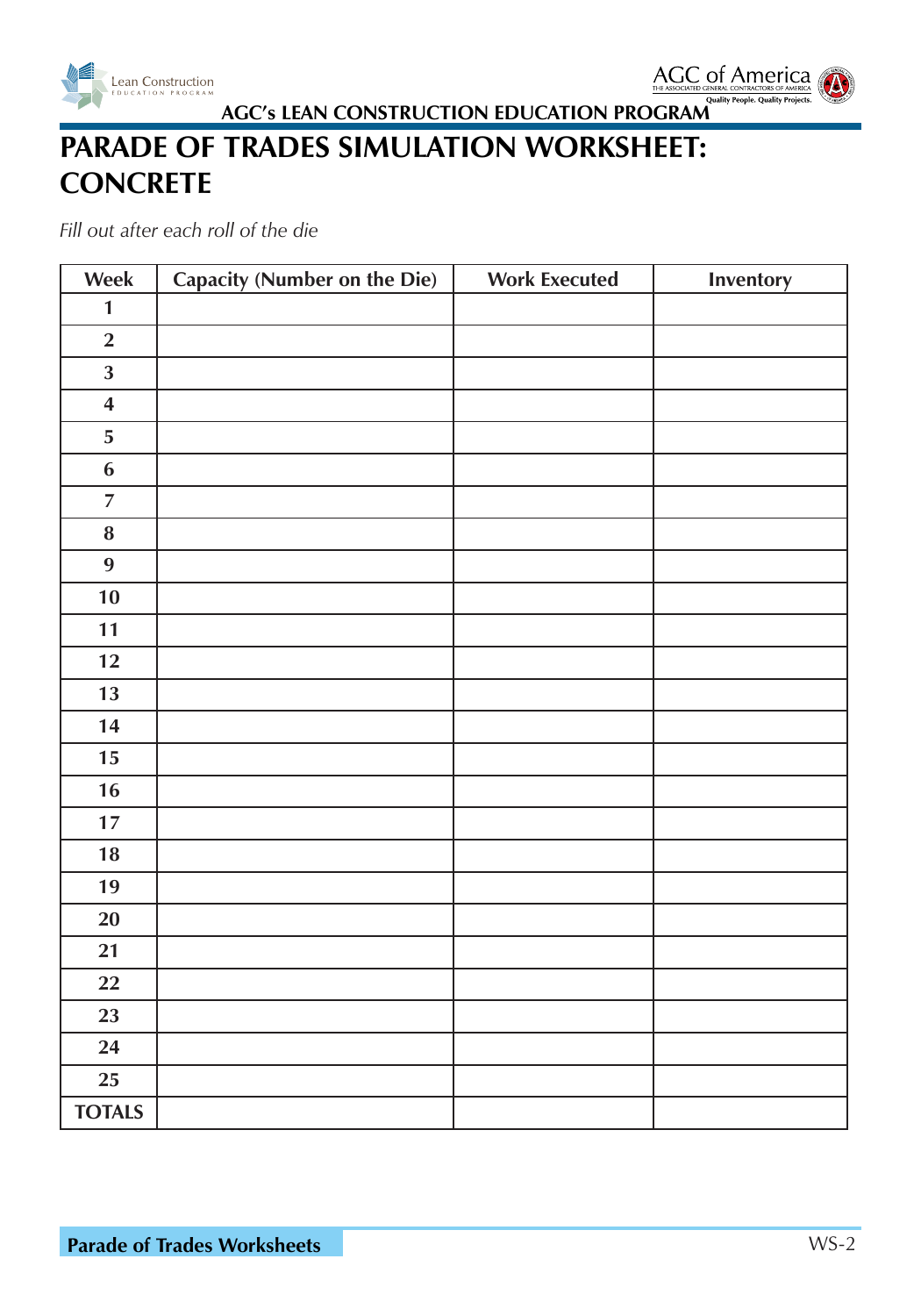



## **PARADE OF TRADES SIMULATION WORKSHEET: MASON**

| Week                    | <b>Capacity (Number on the Die)</b> | <b>Work Executed</b> | Inventory |
|-------------------------|-------------------------------------|----------------------|-----------|
|                         |                                     |                      |           |
| $\overline{2}$          |                                     |                      |           |
| $\overline{\mathbf{3}}$ |                                     |                      |           |
| $\overline{\mathbf{4}}$ |                                     |                      |           |
| $\overline{5}$          |                                     |                      |           |
| $\boldsymbol{6}$        |                                     |                      |           |
| $\overline{7}$          |                                     |                      |           |
| ${\bf 8}$               |                                     |                      |           |
| $\boldsymbol{9}$        |                                     |                      |           |
| 10                      |                                     |                      |           |
| 11                      |                                     |                      |           |
| 12                      |                                     |                      |           |
| 13                      |                                     |                      |           |
| 14                      |                                     |                      |           |
| $15\,$                  |                                     |                      |           |
| 16                      |                                     |                      |           |
| $17\,$                  |                                     |                      |           |
| 18                      |                                     |                      |           |
| 19                      |                                     |                      |           |
| 20                      |                                     |                      |           |
| 21                      |                                     |                      |           |
| 22                      |                                     |                      |           |
| 23                      |                                     |                      |           |
| 24                      |                                     |                      |           |
| 25                      |                                     |                      |           |
| <b>TOTALS</b>           |                                     |                      |           |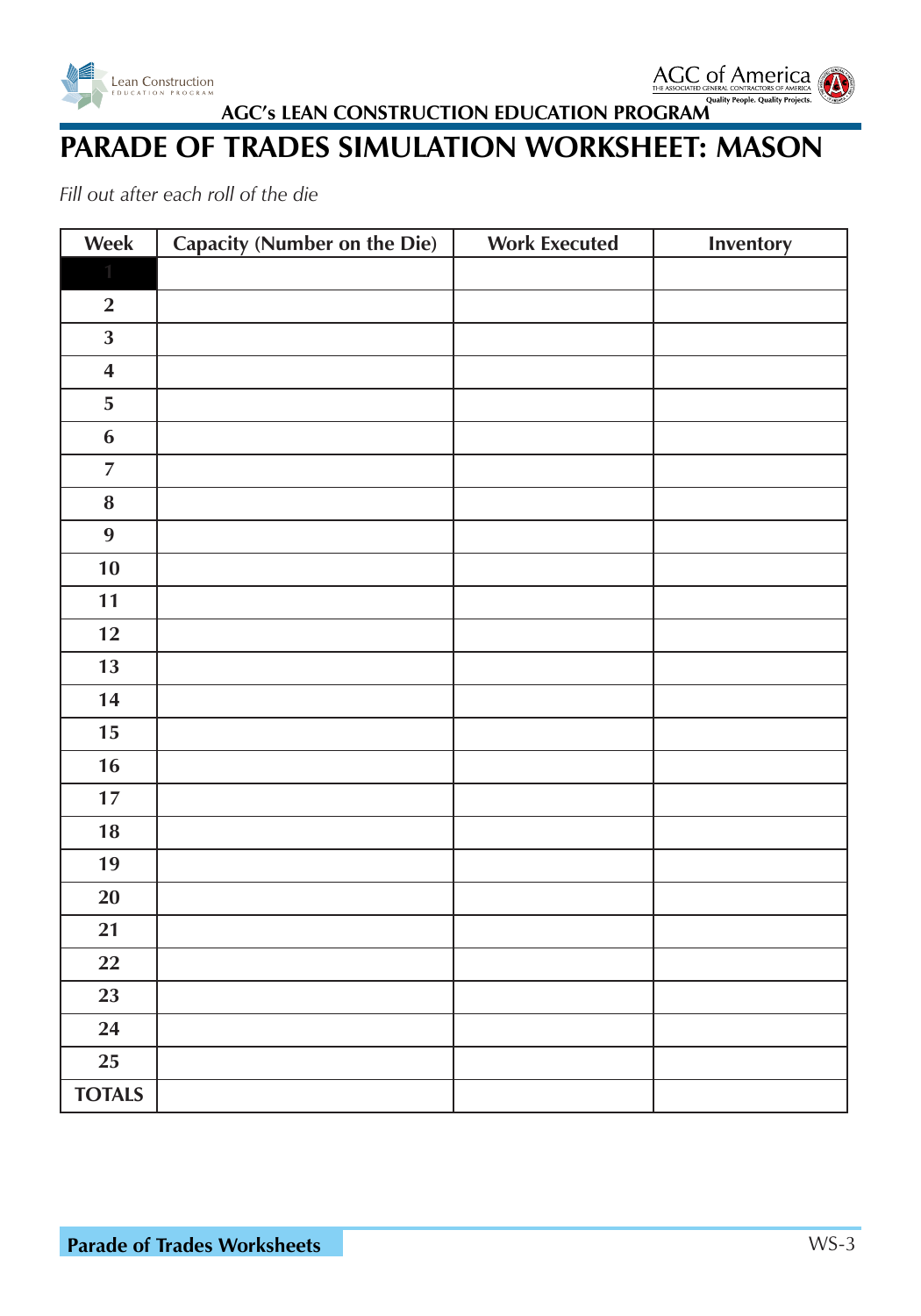



#### **PARADE OF TRADES SIMULATION WORKSHEET: FACADE**

| Week                    | <b>Capacity (Number on the Die)</b> | <b>Work Executed</b> | Inventory |
|-------------------------|-------------------------------------|----------------------|-----------|
|                         |                                     |                      |           |
| $\overline{2}$          |                                     |                      |           |
| $\mathbf{3}$            |                                     |                      |           |
| $\overline{\mathbf{4}}$ |                                     |                      |           |
| ${\bf 5}$               |                                     |                      |           |
| $\boldsymbol{6}$        |                                     |                      |           |
| $\overline{7}$          |                                     |                      |           |
| ${\bf 8}$               |                                     |                      |           |
| 9                       |                                     |                      |           |
| 10                      |                                     |                      |           |
| 11                      |                                     |                      |           |
| 12                      |                                     |                      |           |
| 13                      |                                     |                      |           |
| 14                      |                                     |                      |           |
| 15                      |                                     |                      |           |
| 16                      |                                     |                      |           |
| $17$                    |                                     |                      |           |
| $18\,$                  |                                     |                      |           |
| 19                      |                                     |                      |           |
| 20                      |                                     |                      |           |
| 21                      |                                     |                      |           |
| 22                      |                                     |                      |           |
| 23                      |                                     |                      |           |
| 24                      |                                     |                      |           |
| <b>25</b>               |                                     |                      |           |
| <b>TOTALS</b>           |                                     |                      |           |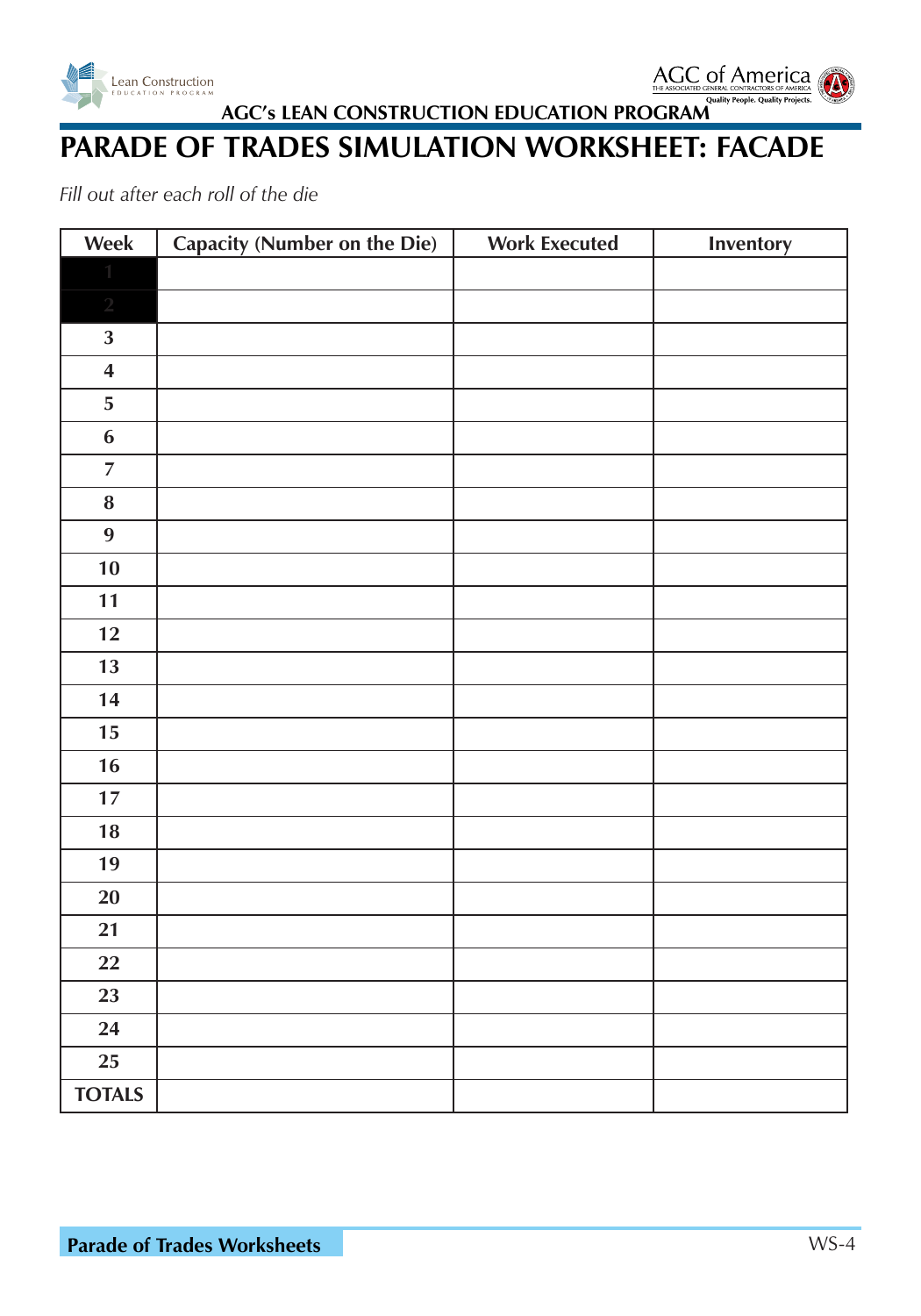



# **PARADE OF TRADES SIMULATION WORKSHEET: CARPENTER**

| Week                    | <b>Capacity (Number on the Die)</b> | <b>Work Executed</b> | Inventory |
|-------------------------|-------------------------------------|----------------------|-----------|
| 1                       |                                     |                      |           |
| $\sqrt{2}$              |                                     |                      |           |
| $\overline{3}$          |                                     |                      |           |
| $\overline{\mathbf{4}}$ |                                     |                      |           |
| 5                       |                                     |                      |           |
| $\boldsymbol{6}$        |                                     |                      |           |
| $\overline{7}$          |                                     |                      |           |
| ${\bf 8}$               |                                     |                      |           |
| $\boldsymbol{9}$        |                                     |                      |           |
| 10                      |                                     |                      |           |
| 11                      |                                     |                      |           |
| 12                      |                                     |                      |           |
| 13                      |                                     |                      |           |
| 14                      |                                     |                      |           |
| $15\,$                  |                                     |                      |           |
| 16                      |                                     |                      |           |
| 17                      |                                     |                      |           |
| 18                      |                                     |                      |           |
| 19                      |                                     |                      |           |
| 20                      |                                     |                      |           |
| 21                      |                                     |                      |           |
| 22                      |                                     |                      |           |
| 23                      |                                     |                      |           |
| 24                      |                                     |                      |           |
| 25                      |                                     |                      |           |
| <b>TOTALS</b>           |                                     |                      |           |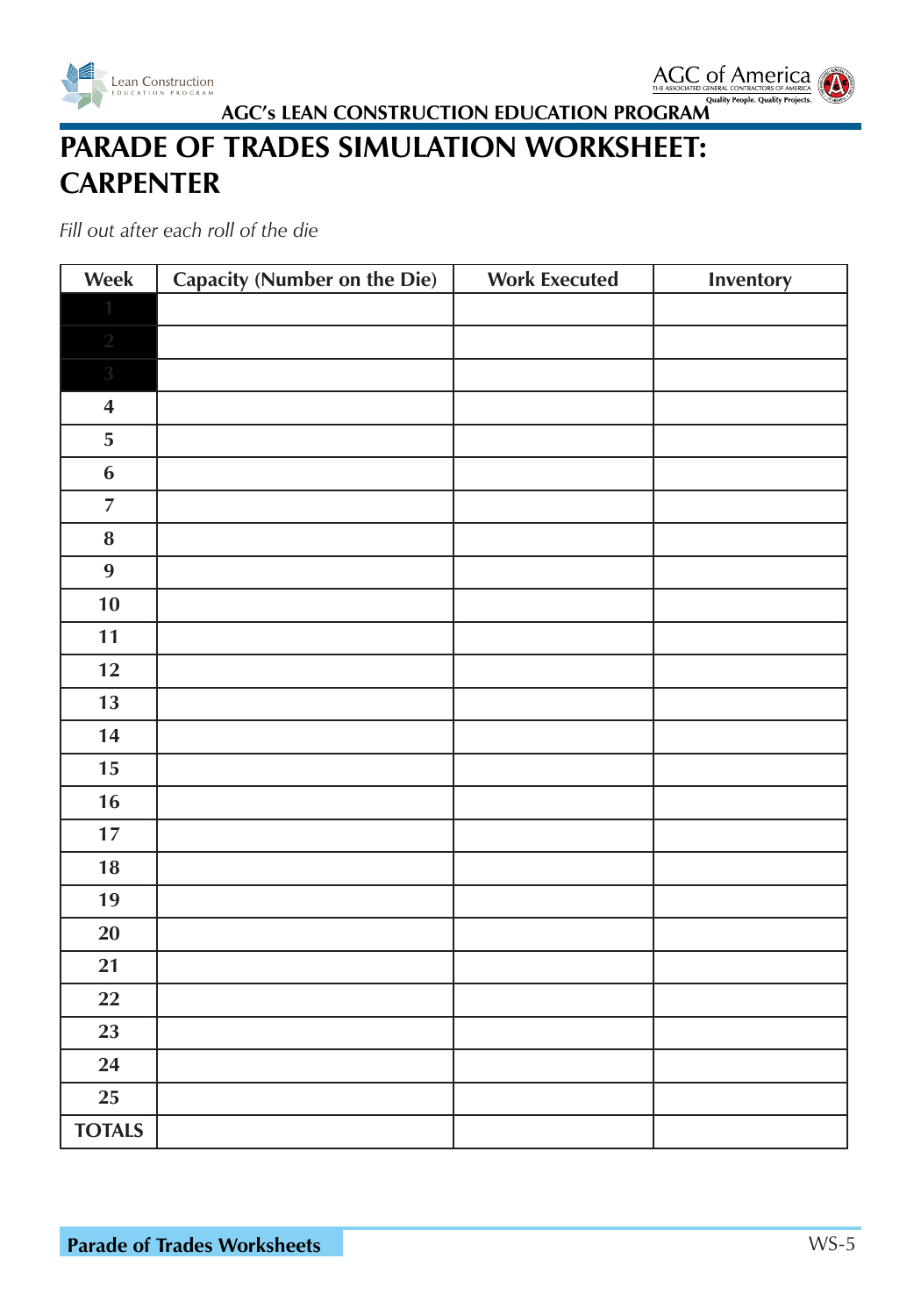



#### **PARADE OF TRADES SIMULATION WORKSHEET: PLUMBER**

| Week             | <b>Capacity (Number on the Die)</b> | <b>Work Executed</b> | Inventory |
|------------------|-------------------------------------|----------------------|-----------|
|                  |                                     |                      |           |
| $\sqrt{2}$       |                                     |                      |           |
| $\sqrt{3}$       |                                     |                      |           |
| $\overline{4}$   |                                     |                      |           |
| ${\bf 5}$        |                                     |                      |           |
| $\boldsymbol{6}$ |                                     |                      |           |
| $\overline{7}$   |                                     |                      |           |
| ${\bf 8}$        |                                     |                      |           |
| 9                |                                     |                      |           |
| 10               |                                     |                      |           |
| 11               |                                     |                      |           |
| 12               |                                     |                      |           |
| 13               |                                     |                      |           |
| 14               |                                     |                      |           |
| 15               |                                     |                      |           |
| 16               |                                     |                      |           |
| $17$             |                                     |                      |           |
| $18\,$           |                                     |                      |           |
| 19               |                                     |                      |           |
| 20               |                                     |                      |           |
| 21               |                                     |                      |           |
| 22               |                                     |                      |           |
| 23               |                                     |                      |           |
| 24               |                                     |                      |           |
| <b>25</b>        |                                     |                      |           |
| <b>TOTALS</b>    |                                     |                      |           |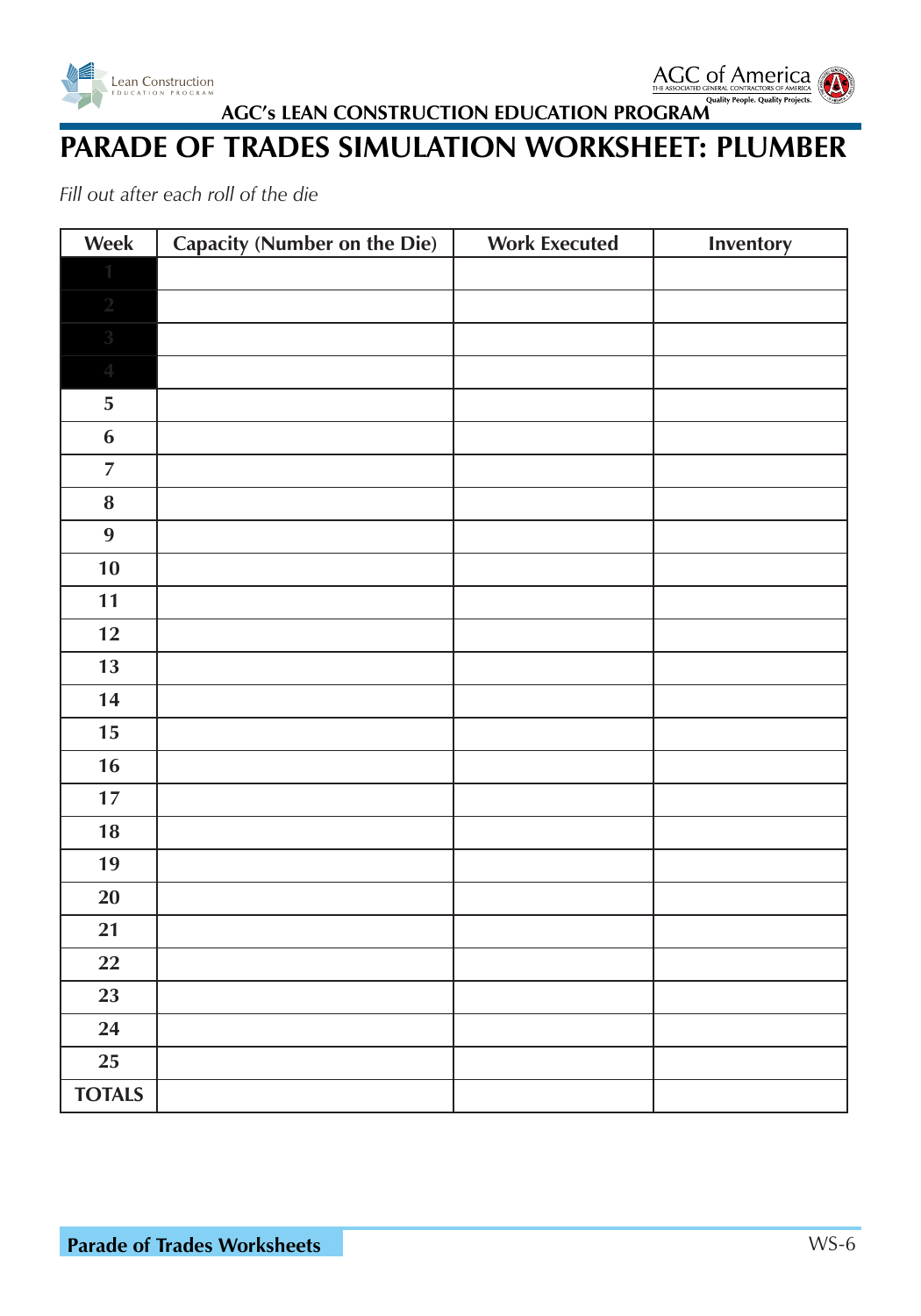



# **PARADE OF TRADES SIMULATION WORKSHEET: ELECTRICAL**

| Week                     | <b>Capacity (Number on the Die)</b> | <b>Work Executed</b> | Inventory |
|--------------------------|-------------------------------------|----------------------|-----------|
|                          |                                     |                      |           |
| $\sqrt{2}$               |                                     |                      |           |
| $\sqrt{3}$               |                                     |                      |           |
| $\overline{\mathcal{A}}$ |                                     |                      |           |
| $\overline{5}$           |                                     |                      |           |
| $\boldsymbol{6}$         |                                     |                      |           |
| $\overline{7}$           |                                     |                      |           |
| ${\bf 8}$                |                                     |                      |           |
| 9                        |                                     |                      |           |
| 10                       |                                     |                      |           |
| 11                       |                                     |                      |           |
| 12                       |                                     |                      |           |
| 13                       |                                     |                      |           |
| 14                       |                                     |                      |           |
| $15\,$                   |                                     |                      |           |
| 16                       |                                     |                      |           |
| 17                       |                                     |                      |           |
| 18                       |                                     |                      |           |
| 19                       |                                     |                      |           |
| 20                       |                                     |                      |           |
| 21                       |                                     |                      |           |
| 22                       |                                     |                      |           |
| 23                       |                                     |                      |           |
| 24                       |                                     |                      |           |
| 25                       |                                     |                      |           |
| <b>TOTALS</b>            |                                     |                      |           |